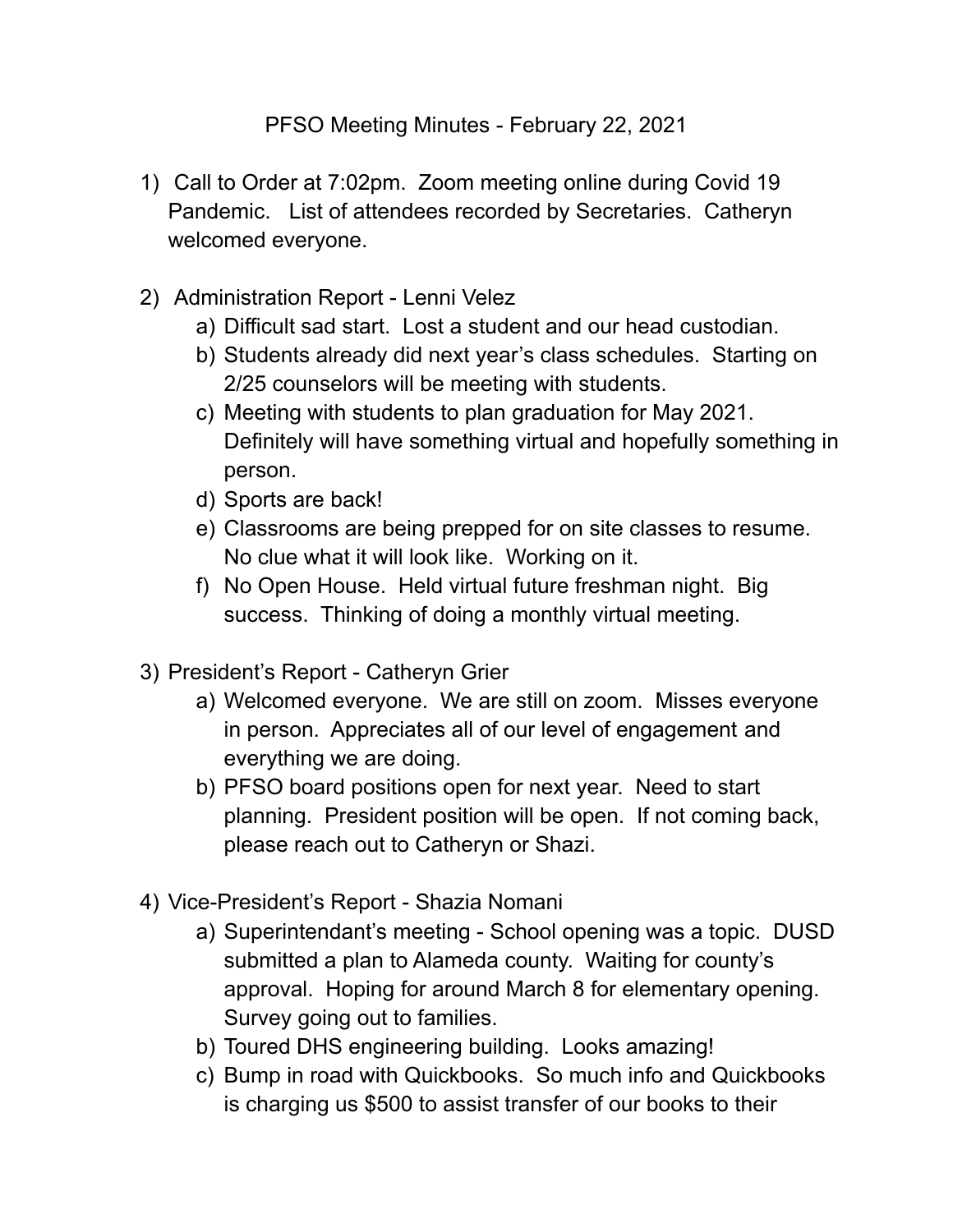software. Ellen will try however may not be able to complete. We can hire Quickbooks to do it however we need to pay \$500. **M022221-01** - Approval of \$500 funding for payment to Quickbooks to convert our old records to their software

- 5) Secretary's Report Irene Padnos & Leslie Portugal a) **M022221-02** - Approval of January's minutes
- 6) Treasurer's Report/Financial Update Ellen Ladouceur & Christy Li
	- a) Emailed monthly financials.
	- b) Please use the PFSO Treasurer email address, not personal email. If important or urgent, please copy Shazia and use the DHS emails.
	- c) Has replacement check for Class of 2022.
	- d) Sign sales update requested.
	- e) Class of 2021 Need deposit check to be sent ASAP for Drive In Movie event. Need 50% deposit. Email was sent beginning of Feb. Check was mailed last Friday.
- 7) Leadership ASB Report Michael D'Ambrosio & ASB Officers
	- a) Mr. D'Ambrosio: Mobile student storage has arrived. It's amazing and will share. ASB Officers:
	- b) ASB Exec board, Mr. D, senior class officers, admin, teacher reps, & teachers all working together on graduation plans. Meeting every two weeks to discuss graduation. Need to follow covid safe county and state guidelines.
	- c) Valentine's spirit week was last week, appreciation shout out posts for teachers and students were posted.
	- d) Received 125 Leadership applications. Starting interviews.
	- e) Safe Routes competition event for all high schools in Alameda county. Reached out to DHS art classes to support art competition.
	- f) This wednesday holding a workshop for understanding grief.
	- g) Updated DHS final list of clubs.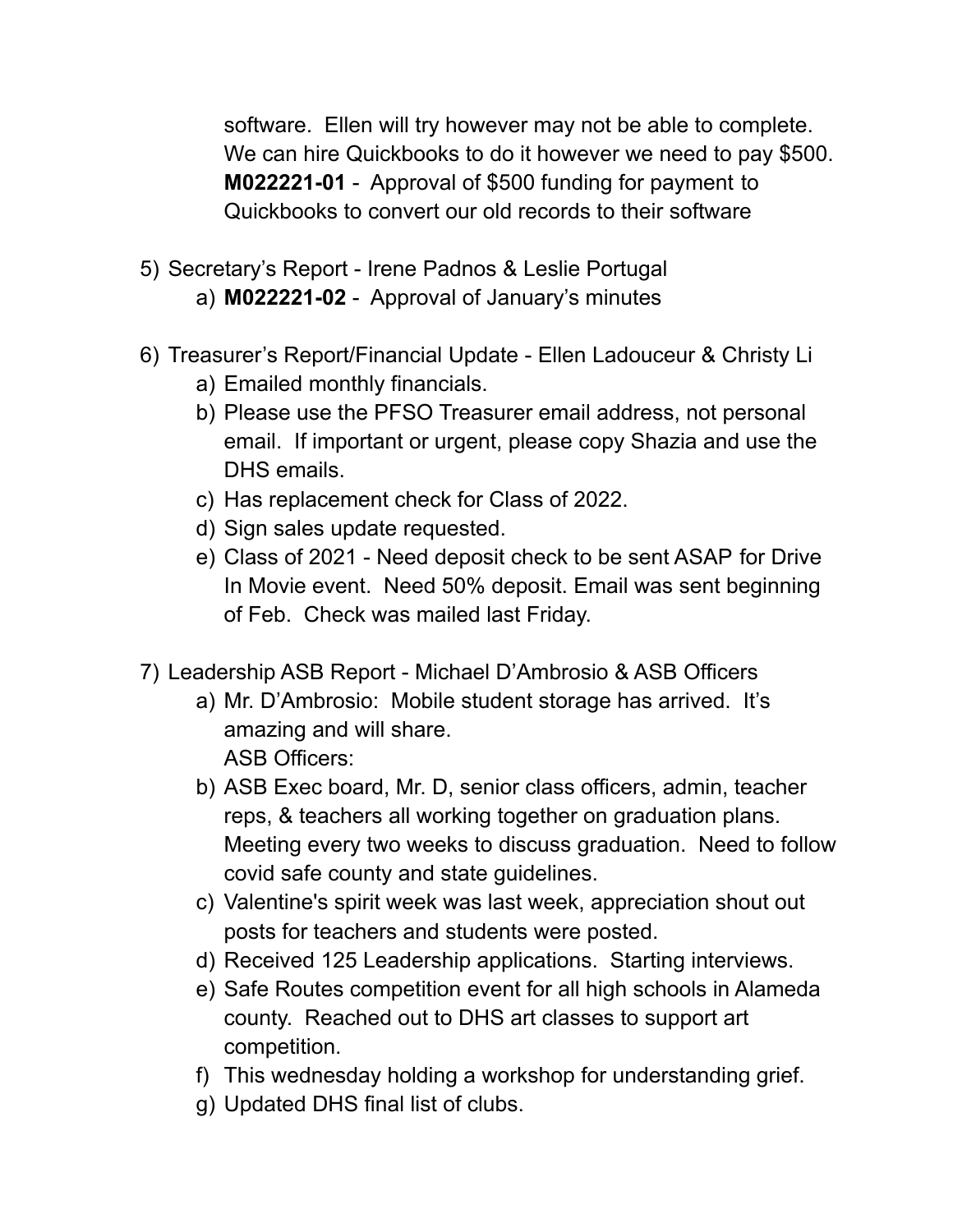- h) Best Buddies program entered a national video competition. Will share video link in meeting chat.
- i) Pieology DHS school wide event this wednesday. All day, all pizza \$6.
- j) DHS book fair online.
- k) Wellness workshop Fudge It event.
- l) Mandatory election meetings next week.
- m)Senior bundt cake giveaway event went well.
- n) Collected cards for Nick's family.
- 8) Funding Requests None
- 9) Club & Class Reports
	- a) **Robotics Club** Battle of the Bag, fundraiser event hosted by DHS. Only have online skills events. Drone is 80% built. Working on FDA approval. Testing in Concord. Request for Admin, club needs space to meet. Their classroom has been taken this year. Lenni will help them find a new room.
	- b) **Class of 2021** Drive in event on 04/20, seniors only. Working on senior slideshow and a senior only event on 05/29.
	- c) **Class of 2022** Hibernate sheet fundraiser going on right now. Working on a prom event with two different options.
	- d) **Class of 2023** Trying to connect with student officers and advisors. Panda Express fundraiser on 02/27.
	- e) **Class of 2024** New student officer fundraisers on the 24th of every month, asking parents to donate \$24. Still working with Farm Fresh fundraiser. Meet with officers and staff advisors once a month.
- 10) DHS Boosters Athletics/Band/Drama
	- a) **Athletics** Sports are starting up! Spirit Wear sales for another 6 days, Brought back tye-dye sweatshirts. Have a fundraiser for drivers ed.
	- b) **Band** Irish Guard international destination will be going to Ireland. Spiritwear sales open March 1. Working on sponsorships. Winter Guard and Percussions are practicing in